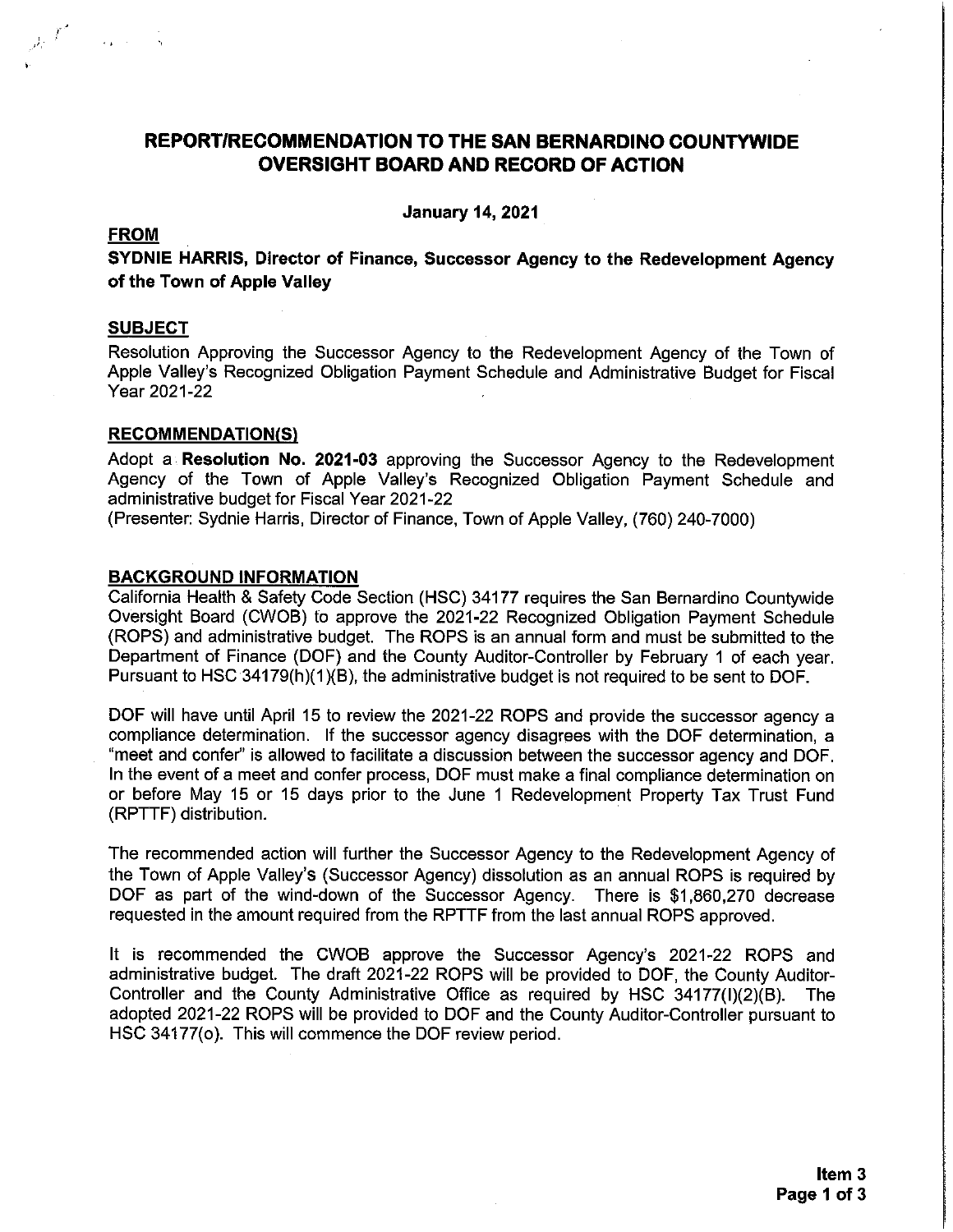Resolution Approving the Successor Agency to the Redevelopment Agency of the Town of Apple Valley's Recognized Obligation Payment Schedule and Administrative Budget for Fiscal Year 2021-22 **January 14, 2021** 

### **ATTACHMENTS**

Attachment A - Resolution Attachment B - ROPS for Fiscal Year 2021-22 Attachment C - Administrative Budget for Fiscal Year 2021-22

## **REVIEW BY OTHERS**

This item has been reviewed by Auditor-Controller/Treasurer/Tax Collector on January 05, 2021 and San Bernardino Countywide Oversight Board Legal Counsel on January 06, 2021.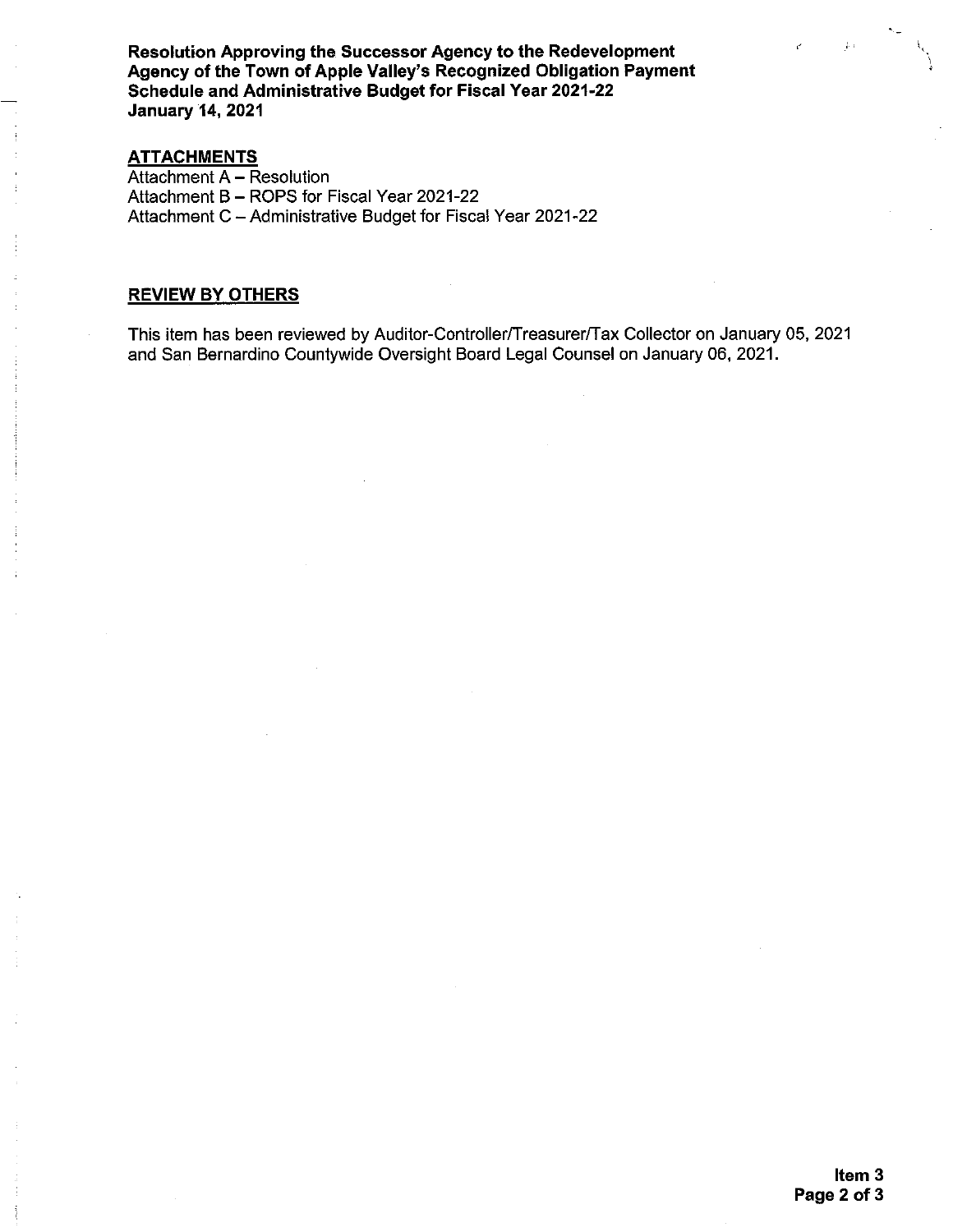**Resolution Approving the Successor Agency to the Redevelopment** Agency of the Town of Apple Valley's Recognized Obligation Payment Schedule and Administrative Budget for Fiscal Year 2021-22 **January 14, 2021** 

Record of Action of the San Bernardino Countywide Oversight Board

#### **APPROVED**

Moved: Acquanetta Warren Seconded: Frederick Ang Ayes: Frederick Ang, Richard DeNava, Kenneth Miller, Cindy Saks, Lawrence Strong, Acquanetta Warren, David Wert

Lynna Monell, SECRETARY

nell-BY

DATED: January 14, 2021



**W/Resolution** CC: File - San Bernardino Countywide Oversight Board w/attach

01/15/2021 LA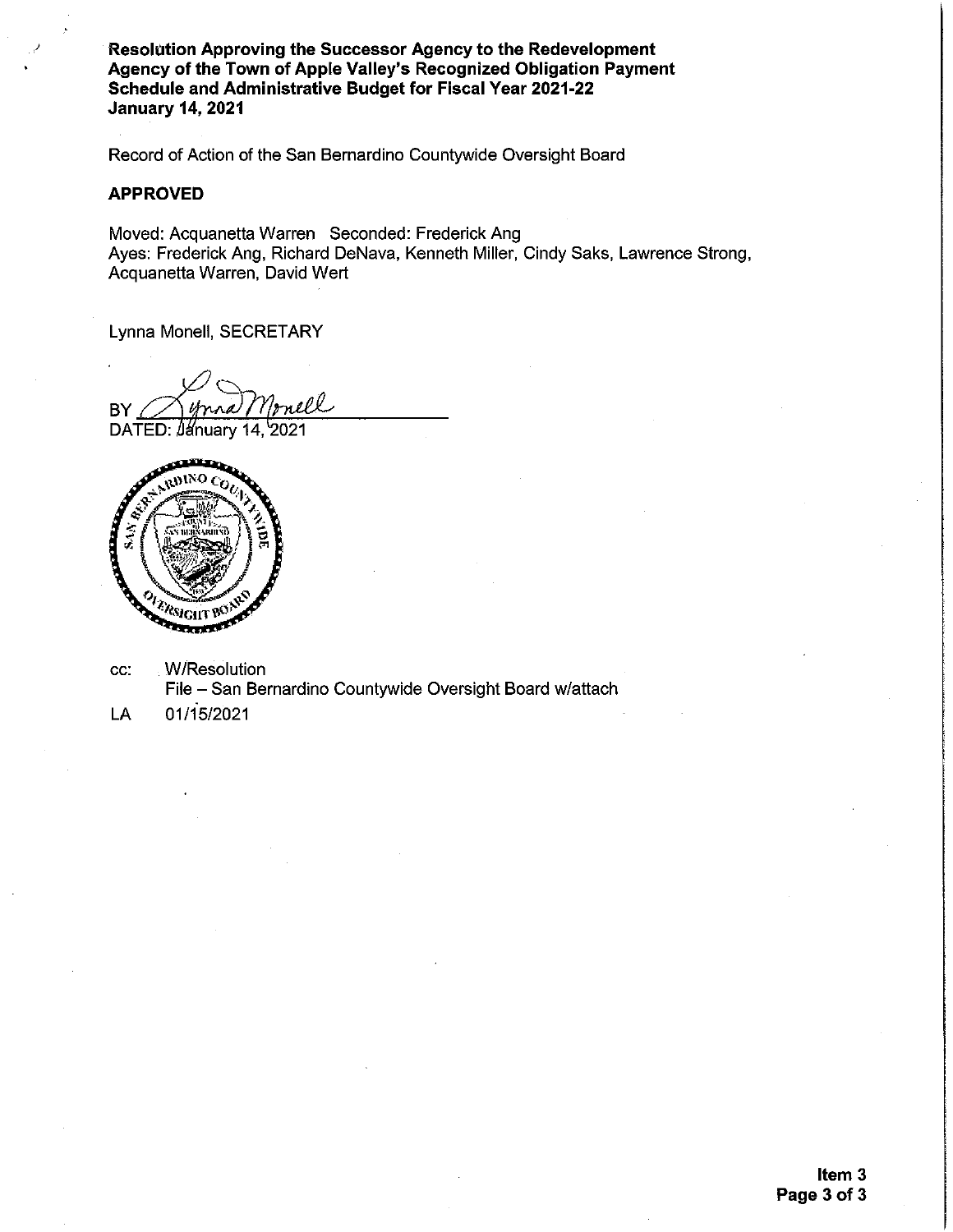## RESOLUTION NO. 2021-03

## RESOLUTION OF THE SAN BERNARDINO COUNTYWIDE OVERSIGHT BOARD ADOPTING THE SUCCESSOR AGENCY TO THE REDEVELOPMENT AGENCY OF THE TOWN OF APPLE VALLEY'S RECOGNIZED OBLIGATION PAYMENT SCHEDULE AND **ADMINISTRATIVE BUDGET FOR FISCAL YEAR 2021-22**

On Thursday, January 14, 2021 on motion of San Bernardino Countywide Oversight Board Member Warren, duly seconded by San Bernardino Countywide Oversight Board Member Ang and carried, the following resolution is adopted by the San Bernardino Countywide Oversight Board, State of California.

WHEREAS, California Health and Safety Code Section (HSC) 34179(e) requires all action items of the San Bernardino Countywide Oversight Board be accomplished by resolution; and

WHEREAS, HSC 34177 requires the San Bernardino Countywide Oversight Board to approve the Recognized Obligation Payment Schedule (ROPS) and administrative budget; and

WHEREAS, pursuant to HSC 34177(o), the deadline for submitting the ROPS for Fiscal Year 2021-22 to the Department of Finance is February 1, 2021.

NOW, THEREFORE, the San Bernardino Countywide Oversight Board hereby resolves, determines and orders as follows:

Section 1. The foregoing recitals are true and correct.

Section 2. The Successor Agency to the Redevelopment Agency of the Town of Apple Valley's ROPS and administrative budget for Fiscal Year 2021-22 in the form presented, together with such changes thereto as may be approved by the San Bernardino Countywide Oversight Board, are hereby approved.

Section 3. This resolution shall take effect from and after the date of its passage and adoption.

PASSED AND ADOPTED by the San Bernardino Countywide Oversight Board, State of California, by the following vote:

> AYES: OVERSIGHT BOARD MEMBER: Frederick Ang, Richard DeNava, Kenneth Miller, Cindy Saks, Lawrence Strong, Acquanetta Warren, David Wert

NOES: OVERSIGHT BOARD MEMBER: None

**OVERSIGHT BOARD MEMBER: None ABSENT:**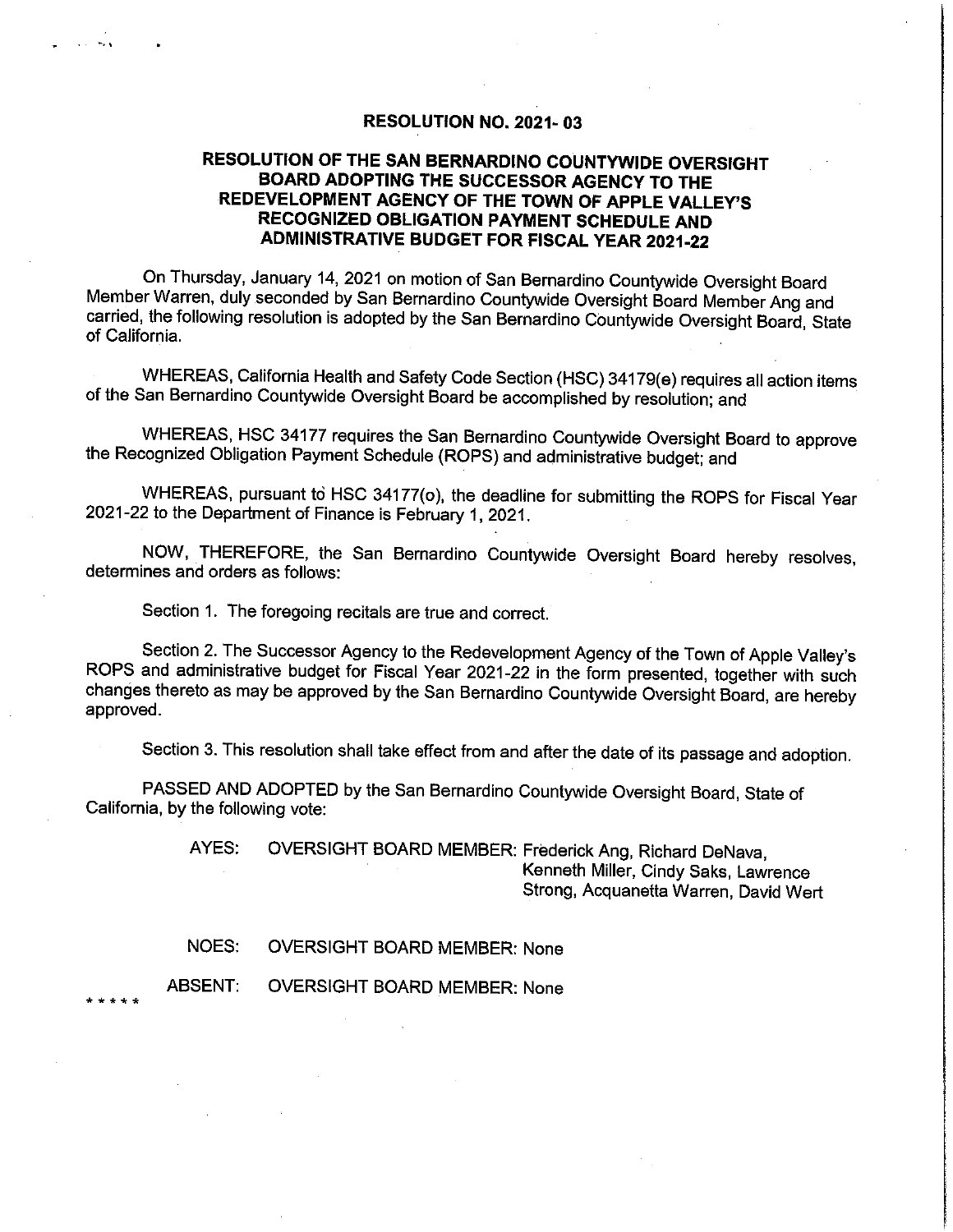## **STATE OF CALIFORNIA**

SS.

# COUNTY OF SAN BERNARDINO

I, LYNNA MONELL, Secretary to the San Bernardino Countywide Oversight Board, State of California, hereby certify the foregoing to be a full, true and correct copy of the record of the action taken by the Countywide Oversight Board, by vote of the members present, as the same appears in the Official Minutes of said Board at its meeting of January 14, 2021. #3 LA

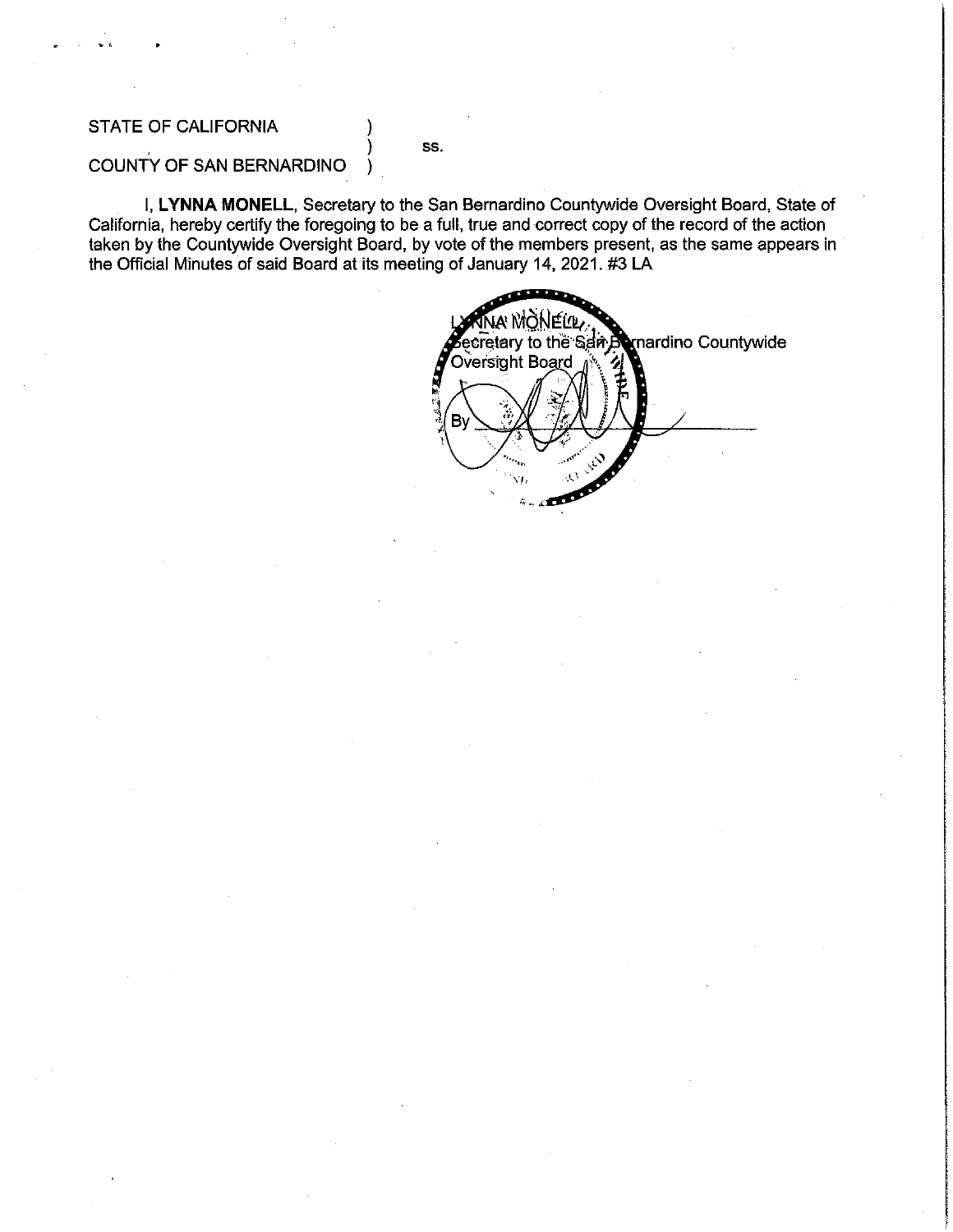# Recognized Obligation Payment Schedule (ROPS 21-22) - Summary Filed for the July 1, 2021 through June 30, 2022 Period

|              | Successor Agency:           | <b>Town of Apple Valley</b>                                                |                                    |              |                                   |            |                      |       |
|--------------|-----------------------------|----------------------------------------------------------------------------|------------------------------------|--------------|-----------------------------------|------------|----------------------|-------|
| County:      |                             | San Bernardino                                                             |                                    |              |                                   |            |                      |       |
|              |                             | Current Period Requested Funding for Enforceable Obligations (ROPS Detail) | 21-22 A Total<br>(July - December) |              | 21-22 B Total<br>(January - June) |            | <b>ROPS 21-22 To</b> |       |
| A            |                             | Enforceable Obligations Funded as Follows (B+C+D):                         |                                    | $180,750$ \$ |                                   | 175,500 \$ |                      | 356   |
| В            | <b>Bond Proceeds</b>        |                                                                            |                                    |              |                                   |            |                      |       |
| $\mathbf{C}$ | Reserve Balance             |                                                                            |                                    |              |                                   |            |                      |       |
| D            | Other Funds                 |                                                                            |                                    | 180,750      |                                   | 175,500    |                      | 356   |
| Е            |                             | Redevelopment Property Tax Trust Fund (RPTTF) (F+G):                       |                                    | 572,450 \$   |                                   | 432,200 \$ |                      | 1,004 |
| F.           | <b>RPTTF</b>                |                                                                            |                                    | 437,450      |                                   | 432,200    |                      | 869   |
| G            | <b>Administrative RPTTF</b> |                                                                            |                                    | 135,000      |                                   |            |                      | 135   |
| H            |                             | <b>Current Period Enforceable Obligations (A+E):</b>                       |                                    | 753,200 \$   |                                   | 607,700 \$ |                      | 1,360 |

 $\sim$ 

Certification of Oversight Board Chairman:<br>Pursuant to Section 34177 (o) of the Health and Safety Code, I<br>hereby certify that the above is a true and accurate Recognized<br>Obligation Payment Schedule for the above named succ agency.

| David Wert                 | Chairman  |  |  |  |  |  |
|----------------------------|-----------|--|--|--|--|--|
| Name                       | Title     |  |  |  |  |  |
|                            | 1/14/2021 |  |  |  |  |  |
| $\mathscr{N}$<br>Signature | Date      |  |  |  |  |  |

| 356,250        |  |
|----------------|--|
|                |  |
|                |  |
| 356,250        |  |
| 004,650        |  |
| 869,650        |  |
| <u>135,000</u> |  |
| 360,900        |  |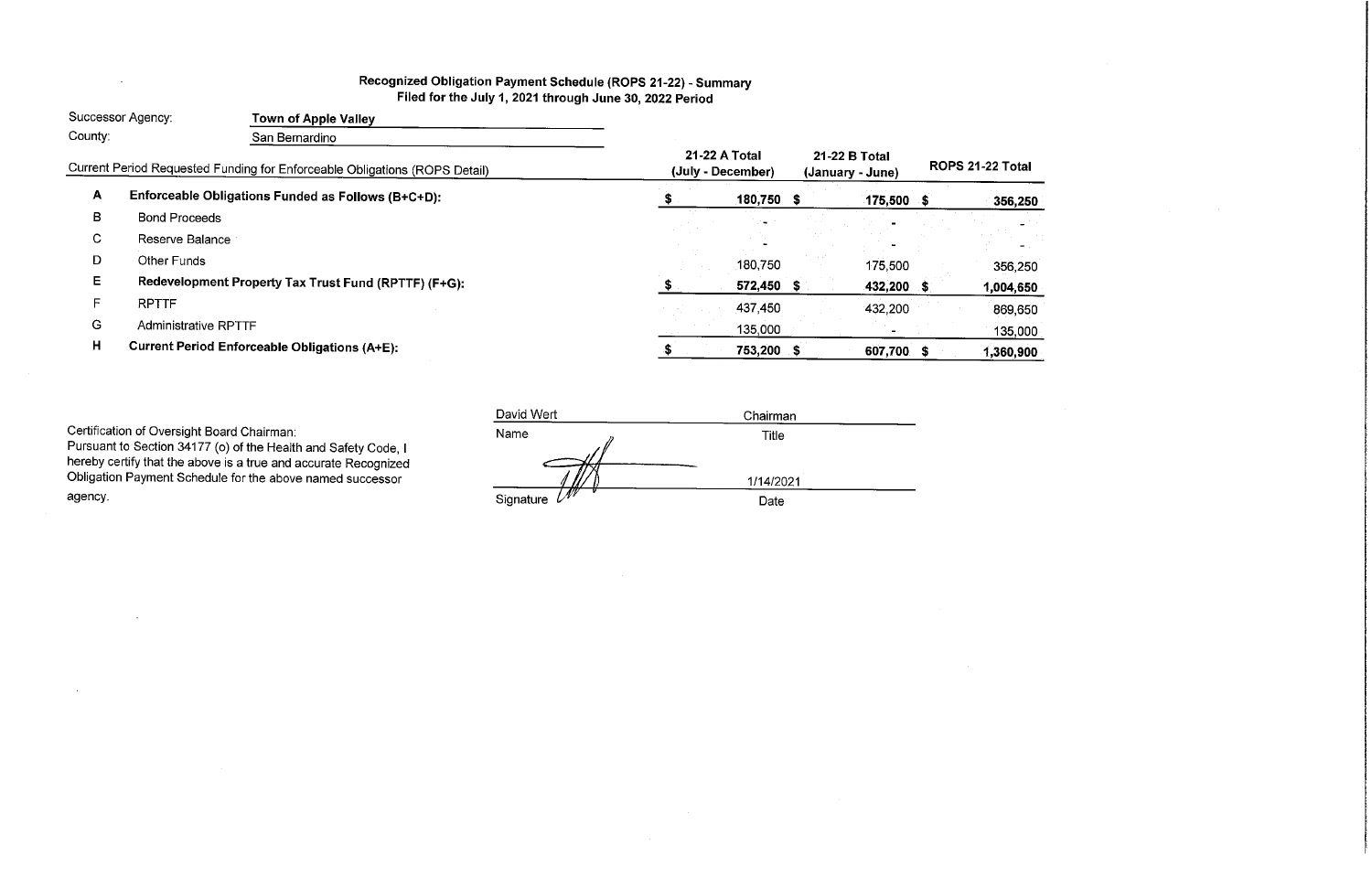|        | Town of Apple Valley Recognized Obligation Payment Schedule (ROPS 21-22) - ROPS Detail<br>July 1,2021 through June 30, 2022<br>(Report Amounts in Whole Dollars) |                                       |                                             |                                               |                      |                                                                                                   |                                      |                        |         |                                                                       |        |                                 |                     |                             |                                                                               |                                                       |                |             |                                                                                          |
|--------|------------------------------------------------------------------------------------------------------------------------------------------------------------------|---------------------------------------|---------------------------------------------|-----------------------------------------------|----------------------|---------------------------------------------------------------------------------------------------|--------------------------------------|------------------------|---------|-----------------------------------------------------------------------|--------|---------------------------------|---------------------|-----------------------------|-------------------------------------------------------------------------------|-------------------------------------------------------|----------------|-------------|------------------------------------------------------------------------------------------|
|        |                                                                                                                                                                  |                                       |                                             |                                               |                      |                                                                                                   |                                      | Total                  |         |                                                                       |        | 21-22 A (July - December)       |                     |                             |                                                                               | 21-22 B (January - June)                              |                |             |                                                                                          |
| Item # | Project Name/Debt Obligation                                                                                                                                     | <b>Obligation Type</b>                | Contract/Agreement<br><b>Execution Date</b> | Contract/Agreement<br><b>Termination Date</b> | Payee                | <b>Description/Project Scope</b>                                                                  | Project Area                         | Outstanding<br>Debt or | Retired | <b>ROPS 21-22</b><br><b>Total</b>                                     |        |                                 | <b>Fund Sources</b> |                             | 21-22 A<br><b>Total</b>                                                       | <b>Fund Sources</b>                                   |                |             | 21-22 B<br><b>Total</b>                                                                  |
|        |                                                                                                                                                                  |                                       |                                             |                                               |                      |                                                                                                   |                                      | Obligation             |         |                                                                       |        | Bond Proceeds   Reserve Balance | Other Funds         | <b>RPTTF</b><br>Admin RPTTF |                                                                               | <b>Other Funds</b><br>Bond Proceeds   Reserve Balance | <b>RPTTF</b>   | Admin RPTTF |                                                                                          |
|        | 2005 Tax Allocation Bonds                                                                                                                                        | Bonds Issued On or<br>Before 12/31/10 | 5/1/2005                                    | 6/30/2035                                     | US Bank              | 2005 Tax Allocation Bonds for capital VVEDA                                                       |                                      | 648,415,000            |         | $6 - 1,360,900$<br>$\sim$                                             | $\sim$ |                                 | $180,750$ \$        | 135,000                     | 753,200<br>$\sim$ $-$                                                         | $175,500$ \$<br>$\sim$ $ \sim$                        | $432,200$ \ \$ | $\sim$ $-$  | 607,700<br><b>Common</b>                                                                 |
|        | 2 2007 Tax Allocation Bonds                                                                                                                                      | Bonds Issued On or<br>Before 12/31/10 | 6/1/2007                                    | 6/30/2037                                     | US Bank              | proiects<br>2007 Tax Allocation Bonds for capital VVEDA<br>nroiects                               |                                      |                        |         | $\sim$                                                                |        |                                 |                     |                             | $\sim$ $-$                                                                    |                                                       |                |             | $\sim 10^{-10}$                                                                          |
|        | 8 2007 Tax Allocation Bonds                                                                                                                                      | Bonds Issued On or<br>Before 12/31/10 | 7/1/2007                                    | 6/30/2037                                     | US Bank              | 2007 Tax Allocation Bonds for<br>capital/housing projects                                         | Project Area 2                       |                        |         | $\sim$                                                                |        |                                 |                     |                             | $\sim$ $-$                                                                    |                                                       |                |             | $\sim 10^{-10}$ m $^{-1}$                                                                |
|        | 17 Admin Costs                                                                                                                                                   | <b>Admin Costs</b>                    | 7/1/2013                                    | 6/30/2022                                     | Town of Apple Valley | Dissolution Activities and Services                                                               | <b>/VEDA/AVRDA</b><br>Project Area 2 | 4,115,000              |         | 135,000                                                               |        |                                 |                     | 135,000                     | 135,000                                                                       |                                                       |                |             | <b>Contract Contract</b>                                                                 |
|        | 41 2005 Tax Allocation Bonds Fiscal<br>Agent Fees<br>42 2005 Tax Allocation Bonds Continuing Professional Service                                                | Fees                                  | 5/1/2005                                    | 6/30/2035                                     | US Bank              | Annual Fiscal Agent Fees for VVEDA VVEDA<br>Project Area Bonds                                    |                                      |                        |         | - -                                                                   |        |                                 |                     |                             | $\sim$                                                                        |                                                       |                |             | $\sim 100$ m $^{-1}$                                                                     |
|        | Disclosure                                                                                                                                                       |                                       | 5/1/2005                                    | 6/30/2035                                     | US Bank              | Professional Service Costs relating to VVEDA<br>Annual Disclosure Requirements                    |                                      | $\sim 1000$ m $^{-1}$  |         | $\sim$ $-$                                                            |        |                                 |                     |                             | $\sim$ $-$                                                                    |                                                       |                |             | <b>Common</b>                                                                            |
|        | 43 2007 Tax Allocation Bonds Fiscal<br>Agent Fees<br>44 Loan to 80% for ERAF                                                                                     | Fees                                  | 6/1/2007                                    | 6/30/2037                                     | US Bank              | Annual Fiscal Agent Fees for AVRDA Project Area 2<br>Project Area Bonds<br>Loan to pay SERAF      |                                      |                        |         | $\sim$                                                                |        |                                 |                     |                             | $\sim$ $-$                                                                    |                                                       |                |             | <b>Common</b>                                                                            |
|        |                                                                                                                                                                  | SERAF/ERAF<br>Refunding               | 4/27/2011<br>9/1/2020                       | 6/30/2021<br>6/30/2037                        | <b>LMIHF</b>         | 2020 Tax Allocation Refunding                                                                     | Project Area 2                       |                        |         | - -                                                                   |        |                                 |                     |                             | $\sim 100$                                                                    |                                                       |                |             | $\sim$                                                                                   |
|        | 15 2020 Tax Allocation Refunding Bonds                                                                                                                           | Refunding                             | 9/1/2020                                    | 6/30/2037                                     | US Bank              | Bonds for Capital Projects<br>2020 Tax Allocation Refunding<br>Bonds for Capital Projects/Housing | VVEDA                                | 12,864,800             |         | 351,000                                                               |        |                                 | 175,500             |                             | 175,500                                                                       | 175,500                                               |                |             | 175,500                                                                                  |
|        | 46 2020 Tax Allocation Refunding Bonds<br>2020 Tax Allocation Refunding Bonds Fees                                                                               |                                       | 9/1/2020                                    | 6/30/2037                                     | US Bank              | Projects<br>Annual Fiscal Agent Fees for VVEDA                                                    | Project Area 2                       | 31,267,200             |         | 864,400                                                               |        |                                 |                     | 432,200                     | 432,200                                                                       |                                                       | 432,200        |             | 432,200                                                                                  |
|        | 47 Trustee Fees                                                                                                                                                  | <b>Professional Service</b>           | 9/1/2020                                    | 6/30/2037                                     | <b>US Bank</b>       | Project Area Bonds                                                                                | <b>VVEDA</b>                         | 20,000                 |         | 1,250                                                                 |        |                                 | 1,250               |                             | 1,250                                                                         |                                                       |                |             | <b>Contract Contract</b>                                                                 |
|        | 2020 Tax Allocation Refunding Bonds<br>48 Continuing Disclosure                                                                                                  |                                       |                                             |                                               | US Bank              | Professional Service Costs relating to<br>Annual Disclosure Requirements                          | <b>VVEDA</b>                         | 64,000                 |         | 4,000                                                                 |        |                                 | 4,000               |                             | 4,000                                                                         |                                                       |                |             | <b>Contract Contract</b>                                                                 |
|        | 2020 Tax Allocation Refunding Bonds   Fees<br>9 Trustee Fees                                                                                                     |                                       | 9/1/2020                                    | 6/30/2037                                     | US Bank              | Annual Fiscal Agent Fees for Project<br>Area 2 Bonds                                              | Project Area 2                       | 20,000                 |         | 1,250                                                                 |        |                                 |                     | 1,250                       | 1,250                                                                         |                                                       |                |             |                                                                                          |
|        | 2020 Tax Allocation Refunding Bonds<br>0 Continuing Disclosure                                                                                                   | <b>Professional Service</b>           | 9/1/2020                                    | 6/30/2037                                     | US Bank              | Professional Service Costs relating to<br>Annual Disclosure Requirements                          | Project Area 2                       | 64,000                 |         | 4,000                                                                 |        |                                 |                     | 4,000                       | 4,000                                                                         |                                                       |                |             |                                                                                          |
|        |                                                                                                                                                                  |                                       |                                             |                                               |                      |                                                                                                   |                                      |                        |         | $\sim 100$ m $^{-1}$<br>$\sim$                                        |        |                                 |                     |                             | <b>Contract</b><br>$\sim$ $ -$                                                |                                                       |                |             | <b>State State</b><br><b>Contract Contract</b>                                           |
|        |                                                                                                                                                                  |                                       |                                             |                                               |                      |                                                                                                   |                                      |                        |         | $\sim$<br><b>Contract Contract</b>                                    |        |                                 |                     |                             | $\sim$ $ -$<br>$\sim 100$                                                     |                                                       |                |             |                                                                                          |
|        |                                                                                                                                                                  |                                       |                                             |                                               |                      |                                                                                                   |                                      |                        |         | <b>Contract</b><br>$\sim$                                             |        |                                 |                     |                             | $\sim 100$ m $^{-1}$<br>$\sim$ $ -$                                           |                                                       |                |             |                                                                                          |
|        |                                                                                                                                                                  |                                       |                                             |                                               |                      |                                                                                                   |                                      |                        |         | <b>Contract Contract</b><br><b>Contract</b>                           |        |                                 |                     |                             | $\sim 100$ m $^{-1}$<br>$\sim 100$ m $^{-1}$                                  |                                                       |                |             |                                                                                          |
|        |                                                                                                                                                                  |                                       |                                             |                                               |                      |                                                                                                   |                                      |                        |         | $\sim$<br>$\sim 100$ m $^{-1}$<br>$\sim 100$ km s $^{-1}$             |        |                                 |                     |                             | $\sim$ $ -$<br>$\sim 100$ m $^{-1}$<br>$\sim 100$ m $^{-1}$                   |                                                       |                |             |                                                                                          |
|        |                                                                                                                                                                  |                                       |                                             |                                               |                      |                                                                                                   |                                      |                        |         | $\sim$ $-$<br>$\sim 100$ m $^{-1}$                                    |        |                                 |                     |                             | $\sim$ $ -$<br>$\sim 100$ m $^{-1}$                                           |                                                       |                |             |                                                                                          |
|        |                                                                                                                                                                  |                                       |                                             |                                               |                      |                                                                                                   |                                      |                        |         | <b>Contract Contract</b><br>$\sim$ $-$                                |        |                                 |                     |                             | $\sim 100$ m $^{-1}$<br>$\sim$ $ -$                                           |                                                       |                |             |                                                                                          |
|        |                                                                                                                                                                  |                                       |                                             |                                               |                      |                                                                                                   |                                      |                        |         | $\sim 100$ km s $^{-1}$<br><b>Service State</b>                       |        |                                 |                     |                             | $\sim 100$ m $^{-1}$<br>$\sim 100$ m $^{-1}$                                  |                                                       |                |             |                                                                                          |
|        |                                                                                                                                                                  |                                       |                                             |                                               |                      |                                                                                                   |                                      |                        |         | $\sim$ $-$<br>$\sim 100$                                              |        |                                 |                     |                             | $\sim$ $ -$<br>$\sim 100$ m $^{-1}$                                           |                                                       |                |             |                                                                                          |
|        |                                                                                                                                                                  |                                       |                                             |                                               |                      |                                                                                                   |                                      |                        |         | <b>Service State</b><br>$\sim$                                        |        |                                 |                     |                             | $\sim 100$ m $^{-1}$<br>$\sim$ $ -$                                           |                                                       |                |             |                                                                                          |
|        |                                                                                                                                                                  |                                       |                                             |                                               |                      |                                                                                                   |                                      |                        |         | $\sim$ $-$<br><b>Contract Contract</b>                                |        |                                 |                     |                             | $\sim 100$ m $^{-1}$<br>$\sim 100$ m $^{-1}$                                  |                                                       |                |             |                                                                                          |
|        |                                                                                                                                                                  |                                       |                                             |                                               |                      |                                                                                                   |                                      |                        |         | $\sim$<br>$\sim$                                                      |        |                                 |                     |                             | $\sim$ $ -$<br>$\sim$ $ -$                                                    |                                                       |                |             |                                                                                          |
|        |                                                                                                                                                                  |                                       |                                             |                                               |                      |                                                                                                   |                                      |                        |         | <b>Service State</b><br>$\sim$ $-$                                    |        |                                 |                     |                             | $\sim 100$ m $^{-1}$<br>$\sim$ $ \sim$                                        |                                                       |                |             |                                                                                          |
|        |                                                                                                                                                                  |                                       |                                             |                                               |                      |                                                                                                   |                                      |                        |         | $\sim$<br>$\sim$                                                      |        |                                 |                     |                             | $\sim$ $-$<br>$\sim$                                                          |                                                       |                |             | $\sim$ 100 $\sim$ 100 $\sim$                                                             |
|        |                                                                                                                                                                  |                                       |                                             |                                               |                      |                                                                                                   |                                      |                        |         | <b>Contract Contract</b>                                              |        |                                 |                     |                             | $\sim$ $-$<br><b>Service</b> State                                            |                                                       |                |             | <b>Service Control</b>                                                                   |
|        |                                                                                                                                                                  |                                       |                                             |                                               |                      |                                                                                                   |                                      |                        |         | <b>Contract Contract</b><br><b>Contract Contract</b>                  |        |                                 |                     |                             | <b>Service State</b><br><b>Service Contract Contract</b>                      |                                                       |                |             | <b>Service State</b><br>and the state of the state of                                    |
|        |                                                                                                                                                                  |                                       |                                             |                                               |                      |                                                                                                   |                                      |                        |         | <b>Contract Contract State</b>                                        |        |                                 |                     |                             | <b>Service Contract Contract Contract</b>                                     |                                                       |                |             | _______<br>and the company of the company<br>_______<br><b>Service Contract Contract</b> |
|        |                                                                                                                                                                  |                                       |                                             |                                               |                      |                                                                                                   |                                      |                        |         | <b>Contract Contract State</b><br><b>Service Contract Contract</b>    |        |                                 |                     |                             | <b>Service Contract Contract</b><br><b>Service Contract Contract Contract</b> |                                                       |                |             | and the company of the company                                                           |
|        |                                                                                                                                                                  |                                       |                                             |                                               |                      |                                                                                                   |                                      |                        |         | <b>Service Contracts</b><br><b>Contract Contract</b>                  |        |                                 |                     |                             | <b>Service Contract Contract</b><br><b>Service Contract Contract Contract</b> |                                                       |                |             | and the state of the state<br>and the company of the company                             |
|        |                                                                                                                                                                  |                                       |                                             |                                               |                      |                                                                                                   |                                      |                        |         | $\sim$ $-$<br><b>Contract Contract</b>                                |        |                                 |                     |                             | <b>Service State</b><br><b>Service Contract Contract</b>                      |                                                       |                |             | <b>Contract Contract</b><br>$\mathcal{L}(\mathcal{L})$ and $\mathcal{L}(\mathcal{L})$ .  |
|        |                                                                                                                                                                  |                                       |                                             |                                               |                      |                                                                                                   |                                      |                        |         | <b>Contract Contract</b><br><b>Contract Contract</b>                  |        |                                 |                     |                             | <b>Service Contract</b><br><b>Service Contract Contract</b>                   |                                                       |                |             | <b>Service Control</b><br>_______<br>and the state of the state of                       |
|        |                                                                                                                                                                  |                                       |                                             |                                               |                      |                                                                                                   |                                      |                        |         | <b>Service Contracts</b><br><b>Service Contract Contract Contract</b> |        |                                 |                     |                             | <b>Service Contract</b><br>and the state of the state                         |                                                       |                |             | <b>Contract Contract Contract</b><br><b>Contract Contract Contract</b>                   |
|        |                                                                                                                                                                  |                                       |                                             |                                               |                      |                                                                                                   |                                      |                        |         | <b>Contract Contract Contract</b>                                     |        |                                 |                     |                             | <b>Service Contract Contract Contract</b>                                     |                                                       |                |             | <b>Service Contract Contract</b>                                                         |
|        |                                                                                                                                                                  |                                       |                                             |                                               |                      |                                                                                                   |                                      |                        |         | <b>Service Contract Contract Contract</b><br><b>Contract Contract</b> |        |                                 |                     |                             | <b>Service Contract Contract Contract</b><br><b>Contract Contract State</b>   |                                                       |                |             | and the state of the state of<br><b>Service Contract Contract Contract</b>               |
|        |                                                                                                                                                                  |                                       |                                             |                                               |                      |                                                                                                   |                                      |                        |         | <b>Contract Contract</b><br>$\sim$ $-$                                |        |                                 |                     |                             | <b>Contract Contract Contract</b><br><b>Service</b> State                     |                                                       |                |             | <b>Contract Contract</b><br><b>Service Contract</b>                                      |
|        |                                                                                                                                                                  |                                       |                                             |                                               |                      |                                                                                                   |                                      |                        |         | <b>Service</b><br><b>Service</b>                                      |        |                                 |                     |                             | <b>Service State</b><br><b>Service State</b>                                  |                                                       |                |             | <b>Contract Contract Contract</b><br>_______<br><b>Contract Contract Contract</b>        |
|        |                                                                                                                                                                  |                                       |                                             |                                               |                      |                                                                                                   |                                      |                        |         | <b>Contract Contract</b><br><b>Contract Contract</b>                  |        |                                 |                     |                             | <b>Service Contract Contract Contract</b><br><b>Service State</b>             |                                                       |                |             | $\frac{1}{\sqrt{2}}$                                                                     |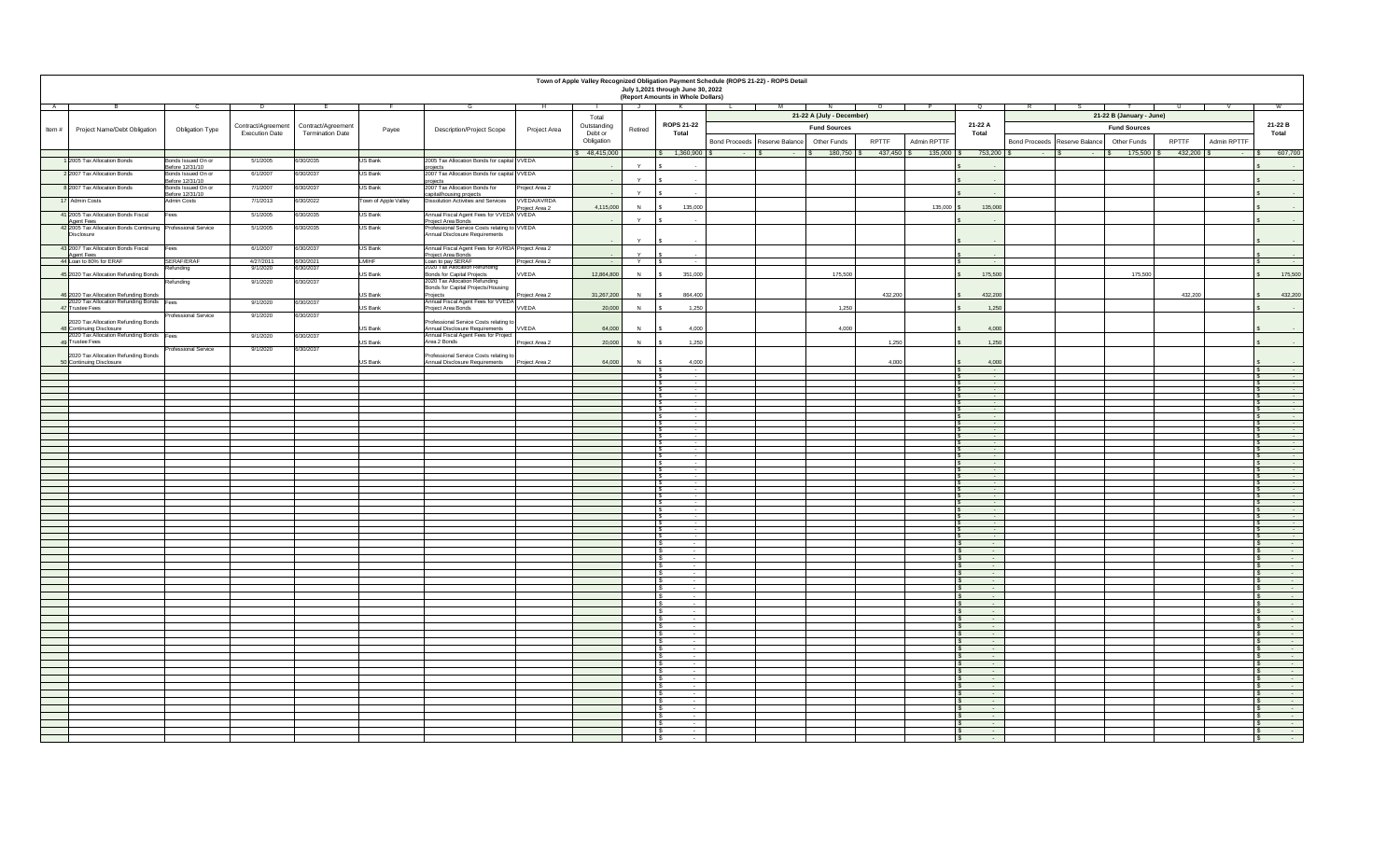| A | В                                                                                                                                                                        | $\mathbf{C}$                          | D                                    | E                                                                            | F.                                 | G                         | H                                                                                                                                                                                                                                   |
|---|--------------------------------------------------------------------------------------------------------------------------------------------------------------------------|---------------------------------------|--------------------------------------|------------------------------------------------------------------------------|------------------------------------|---------------------------|-------------------------------------------------------------------------------------------------------------------------------------------------------------------------------------------------------------------------------------|
|   |                                                                                                                                                                          |                                       |                                      | <b>Fund Sources</b>                                                          |                                    |                           |                                                                                                                                                                                                                                     |
|   |                                                                                                                                                                          |                                       | <b>Bond Proceeds</b>                 | <b>Reserve Balance</b>                                                       | <b>Other Funds</b>                 | <b>RPTTF</b>              |                                                                                                                                                                                                                                     |
|   | ROPS 18-19 Cash Balances<br>$(07/01/18 - 06/30/19)$                                                                                                                      | Bonds issued on or<br>before 12/31/10 | Bonds issued on or<br>after 01/01/11 | Prior ROPS RPTTF<br>and Reserve<br>Balances retained for<br>future period(s) | Rent,<br>Grants,<br>Interest, etc. | Non-Admin<br>and<br>Admin | Comn                                                                                                                                                                                                                                |
|   |                                                                                                                                                                          |                                       |                                      |                                                                              |                                    |                           |                                                                                                                                                                                                                                     |
|   | Beginning Available Cash Balance (Actual 07/01/18)<br>RPTTF amount should exclude "A" period distribution amount                                                         |                                       |                                      |                                                                              |                                    |                           |                                                                                                                                                                                                                                     |
|   |                                                                                                                                                                          | 1,068,223                             |                                      |                                                                              | 2,190                              | 308,730                   |                                                                                                                                                                                                                                     |
|   | 2  Revenue/Income (Actual 06/30/19)<br>RPTTF amount should tie to the ROPS 18-19 total distribution<br>from the County Auditor-Controller                                |                                       |                                      |                                                                              | 1,112,272                          | 2,634,950   income.       | <b>F: Other Funds represents</b><br>from VVEDA for 2005 and<br>Bonds. VVEDA Distributed<br>This revenue also includes                                                                                                               |
|   | 3 Expenditures for ROPS 18-19 Enforceable Obligations<br>(Actual 06/30/19)                                                                                               |                                       |                                      |                                                                              | 1,052,247                          |                           | F: Other Funds includes \$<br>Debt Service and Bond Ad<br>\$11,744 was spent on Deb<br>Hand with the Fiscal Agent<br>G: RPTTF Expenditure do<br>reported on 18-19 PPA. It v<br>\$392.08 on Bond Debt Ser<br>2,626,743 Fiscal Agent. |
|   | 4   Retention of Available Cash Balance (Actual 06/30/19)<br><b>RPTTF</b> amount retained should only include the amounts<br>distributed as reserve for future period(s) | 1,068,223                             |                                      |                                                                              |                                    |                           |                                                                                                                                                                                                                                     |
|   | 5 ROPS 18-19 RPTTF Prior Period Adjustment<br>RPTTF amount should tie to the Agency's ROPS 18-19 PPA<br>form submitted to the CAC                                        |                                       |                                      | No entry required                                                            |                                    |                           | 8,207 18-19 PPA                                                                                                                                                                                                                     |
|   | 6 Ending Actual Available Cash Balance (06/30/19)<br>C to F = $(1 + 2 - 3 - 4)$ , G = $(1 + 2 - 3 - 4 - 5)$                                                              | \$                                    | $0$   \$                             | $0$   \$<br>$0$   \$                                                         | $62,215$ \\$                       | 308,730                   |                                                                                                                                                                                                                                     |

| н                                                                                                                                                                                                                                                                                                                                                            |
|--------------------------------------------------------------------------------------------------------------------------------------------------------------------------------------------------------------------------------------------------------------------------------------------------------------------------------------------------------------|
| Comments                                                                                                                                                                                                                                                                                                                                                     |
|                                                                                                                                                                                                                                                                                                                                                              |
|                                                                                                                                                                                                                                                                                                                                                              |
| F: Other Funds represents revenues distributed<br>from VVEDA for 2005 and 2007 Tax Allocation<br>Bonds. VVEDA Distributed an additional \$7,999.25.<br>This revenue also includes \$38,840.03 in interest<br>income.                                                                                                                                         |
| F: Other Funds includes \$1,052,247 spent on Bond<br>Debt Service and Bond Admin. An additional<br>\$11,744 was spent on Debt Service out of Cash on<br>Hand with the Fiscal Agent.<br>G: RPTTF Expenditure does not match the amount<br>reported on 18-19 PPA. It was found the SA spent<br>\$392.08 on Bond Debt Service out of Cash with<br>Fiscal Agent. |
|                                                                                                                                                                                                                                                                                                                                                              |
| 18-19 PPA                                                                                                                                                                                                                                                                                                                                                    |
|                                                                                                                                                                                                                                                                                                                                                              |

# **Town of Apple Valley Recognized Obligation Payment Schedule (ROPS 21-22) - Report of Cash Balances July 1, 2018 through June 30, 2019 (Report Amounts in Whole Dollars)**